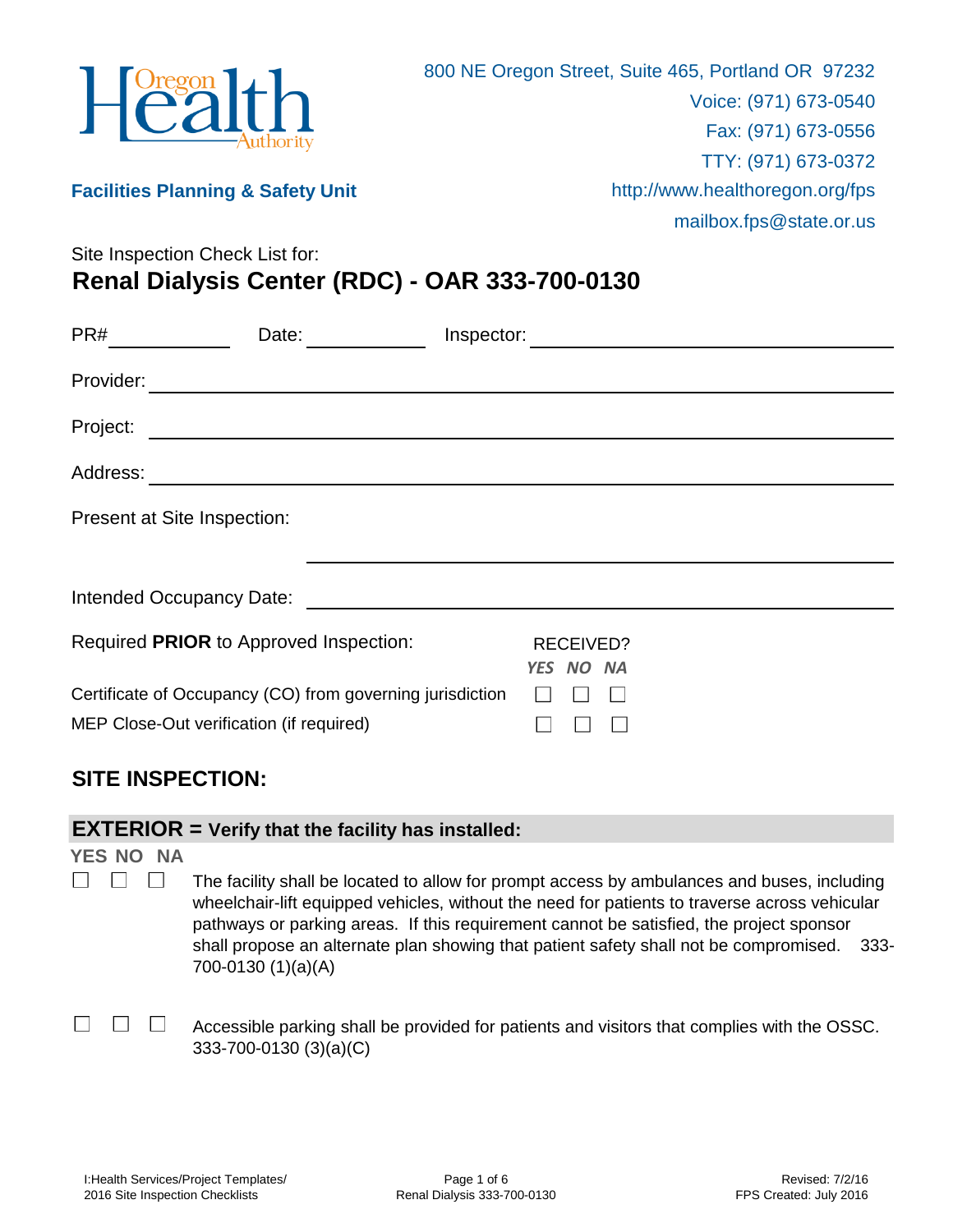| $\begin{array}{ccc} \square & \square & \square \end{array}$ | The facility shall not be located adjacent to a "hazardous occupancy" as defined under the |
|--------------------------------------------------------------|--------------------------------------------------------------------------------------------|
|                                                              | OSSC unless the space to be licensed qualifies as a Business B ambulatory care facility.   |
|                                                              | 333-700-0130 (10)(c)                                                                       |

## **INTERIOR = Verify that the facility is or has installed: ENTRY/RECEPTION/ WAITING AREAS:**

| <b>YES NO N/A</b> |                                                                                                                                                                 |
|-------------------|-----------------------------------------------------------------------------------------------------------------------------------------------------------------|
|                   | The dialysis unit shall be located in a separate building or section of the facility that is free<br>of traffic by non-related persons. $333-700-0130(3)(a)(B)$ |
|                   | Adequate waiting space with a minimum seating capacity of one seat or wheelchair space<br>for every two patient stations. 333-700-0130 (4)(a)                   |
|                   | An accessible toilet for patients that is convenient to the waiting room and includes an                                                                        |

g room and includes an  $\Box$ لسا السا emergency nurse call annunciated to the patient care staff station. 333-700-0130 (4)(b)

|        | <b>OVERALL:</b> |                                                                                                                                                                                                                                                                                                              |
|--------|-----------------|--------------------------------------------------------------------------------------------------------------------------------------------------------------------------------------------------------------------------------------------------------------------------------------------------------------|
| YES NO | <b>NA</b>       |                                                                                                                                                                                                                                                                                                              |
|        |                 | Corridors, doorways, and stairways serving the unit shall be sized to allow at least one exit<br>route for emergency medical personnel to transport by stretcher to an ambulance.<br>333-700-0130(3)(a)(E)                                                                                                   |
|        |                 | All interior and exterior materials and surfaces and all equipment necessary for the health,<br>safety and comfort of patients shall be kept clean and in good repair. Examples include,<br>but are not limited to floor, walls, roofs, ceiling, windows, furnishings and equipment.<br>333-700-0130 (10)(d) |
|        |                 | Hot water used for hand washing shall have water temperature between 105 and 120<br>degrees Fahrenheit. 3333-700-0130 (8)(b)                                                                                                                                                                                 |
|        |                 | Lighting levels at patient stations, staff support stations and paths of egress shall be 5 FC<br>minimum for a minimum of 90 minutes.<br>333-700-0130 (9)(b)                                                                                                                                                 |
|        |                 | <b>TREATMENT AREAS:</b>                                                                                                                                                                                                                                                                                      |
| YES NO | <b>NA</b>       | All dialysis treatment spaces shall be located on the ground floor unless the space to be<br>licensed qualifies as a OSSC, Business Group "B" Ambulatory Care Facility.<br>333-700-0130 (10)(b)                                                                                                              |

Treatment Areas shall have:

 $\square$   $\square$   $\square$ Dedicated space for wheelchair storage. 333-700-0130 (4)(d)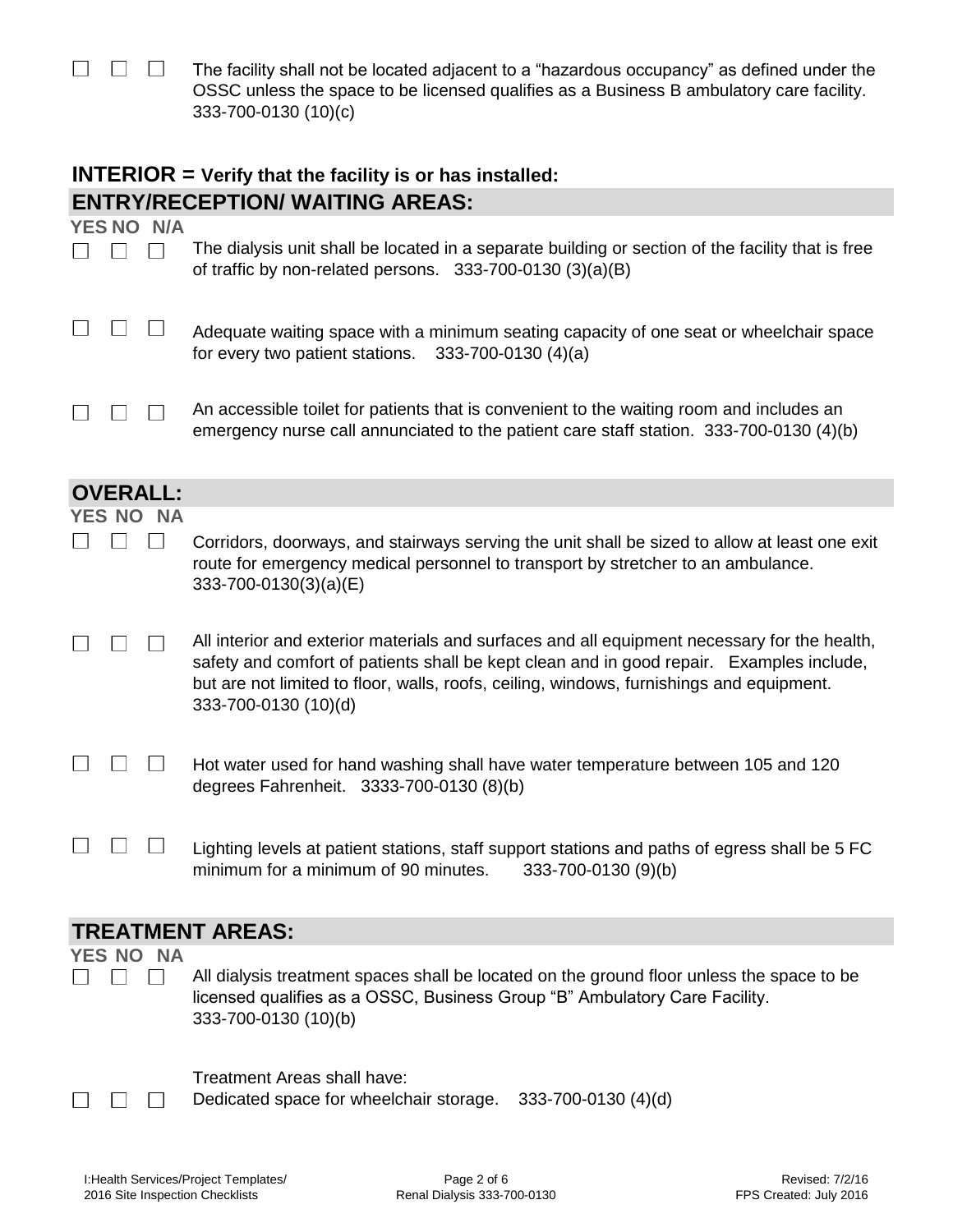|  | Dedicated space for a patient scale.<br>$333 - 700 - 0130$ (4)(c)                                                                                                                                                                                         |
|--|-----------------------------------------------------------------------------------------------------------------------------------------------------------------------------------------------------------------------------------------------------------|
|  | Emergency cart and equipment storage located close to the patient treatment area, readily<br>accessible by staff, and not located in an exit path.<br>333-700-0130 (5)(d)                                                                                 |
|  | Emergency power for the emergency cart shall be provided. 333-700-0130 (9)(b)                                                                                                                                                                             |
|  | Patient care staff station(s) shall be located within the dialysis treatment area.<br>333-700-0130 (3)(b)(B)                                                                                                                                              |
|  | Each staff station shall be no higher than 3 feet 8 inches and allow visual observation of all<br>patients. 333-700-0130 (b)(B)                                                                                                                           |
|  | Hand washing stations that are readily available for staff use shall be provided within the<br>treatment area. $333-700-0130(3)(b)(A)(ii)$                                                                                                                |
|  | At a minimum, one hand washing station shall be provided for every four patients and<br>appropriately located to facilitate hand washing between each patient contact.<br>333-700-0130 (4)(b)(A)(ii)                                                      |
|  | Hand washing stations shall be trimmed with fittings that are operable without use of the<br>NOTE: wrist blade controls are not considered to be operable without the use of<br>hands.<br>333-700-0130 (8)(g)<br>hands.                                   |
|  | To minimize patient discomfort, heating, cooling and ventilation systems shall be designed<br>to minimize drafts and temperature changes at treatment stations.<br>333-700-0130 (8)(f)                                                                    |
|  | Wall materials in all patient treatment areas shall be cleanable<br>$333 - 700 - 0130(6)(a)$                                                                                                                                                              |
|  | All dialysis equipment shall be maintained in accordance with the manufactures<br>recommendations, and each dialysis machine shall be cleaned after each use in<br>accordance with the facility's written policies and procedures.<br>333-700-0130 (7)(b) |

# **DIALYSIS STATIONS:**

**YES NO NA**  $\begin{array}{ccc} \square & \square & \square \end{array}$ 

A minimum of 4 feet of open space available at the foot of the recliner or hospital bed. 333-700-0130 (3)(b)(i)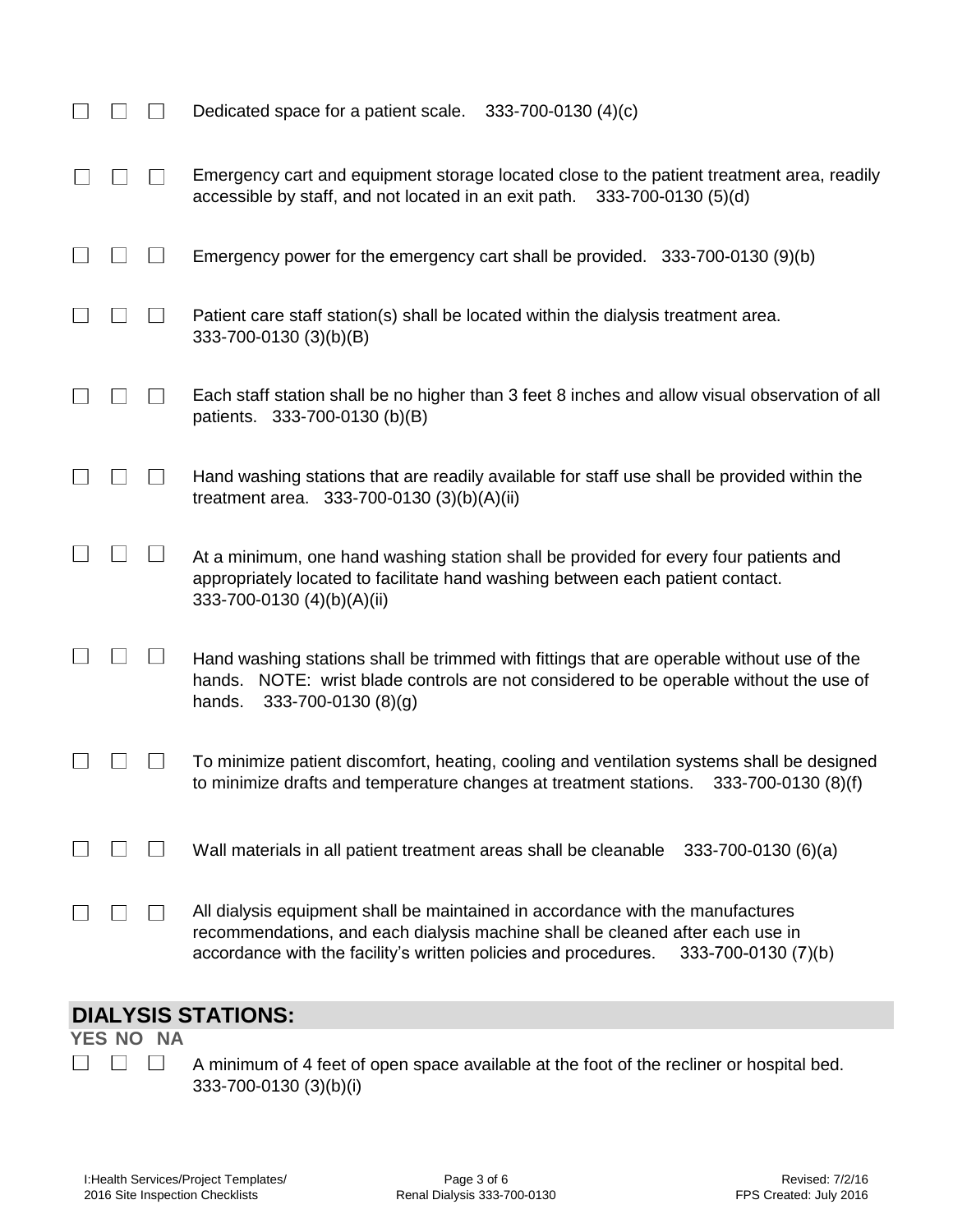$\Box$  $\mathbf{1}$ An independent ground fault interrupter shall be provided for each dialysis machine. 333-700-0130 (9)(d)

| $\Box$ $\Box$ Hospital grade electrical outlets shall be provided for all dialysis equipment connections. |
|-----------------------------------------------------------------------------------------------------------|
| $333 - 700 - 0130(9)(e)$                                                                                  |

## **ISOLATION/PATIENT ROOM:**

**YES NO NA**

 $\Box$ 

| $\Box$ Provide a door and walls that go to the floor, but not necessarily the ceiling, and allows for |  |
|-------------------------------------------------------------------------------------------------------|--|
| visual monitoring of the patient. $333-700-0130(3)(b)(C)(i)$                                          |  |

|  | $\Box$ $\Box$ Accommodates only one patient. 333-700-0130 (3)(b)(C)(ii) |  |
|--|-------------------------------------------------------------------------|--|
|--|-------------------------------------------------------------------------|--|

| $\Box$ $\Box$ Contains a hand washing station. 333-700-0130 (3)(b)(C)(iii) |  |
|----------------------------------------------------------------------------|--|
|----------------------------------------------------------------------------|--|

 $\begin{array}{ccc}\n\Box & \Box & \Box\n\end{array}$ Hand washing stations shall be trimmed with fittings that are operable without use of the hands. NOTE: wrist blade controls are not considered to be operable without the use of hands. 333-700-0130 (8)(g)

### **STAFF RESTROOM:**

#### **YES NO NA**

 $\Box$ 

Restroom must: 333-700-0130 (5)(j)

- Be within or near treatment center  $\Box$  $\Box$
- $\Box$  $\Box$ Have hand washing station  $\Box$ 
	- $\Box$ Hand washing stations shall be trimmed with fittings that are operable without use of the hands. NOTE: wrist blade controls are not considered to be operable without the use of hands. 333-700-0130 (8)(g)

#### **HOME TRAINING CENTER:**

| <b>YES NO NA</b> |                                                                                             |  |
|------------------|---------------------------------------------------------------------------------------------|--|
|                  | Home Training Program shall provide: 333-700-0130 (5)(k)                                    |  |
|                  | 120 SF training room                                                                        |  |
|                  | Hand Wash Sink in each room                                                                 |  |
|                  | <b>Counter Space</b>                                                                        |  |
|                  | Separate Drain for fluid disposal that is constructed to prevent cross-contamination of the |  |
|                  | hand wash station                                                                           |  |
|                  | <b>Convenient Program Office</b>                                                            |  |
|                  | General support space to meet program needs                                                 |  |
|                  | An emergency nurse call annunciated at the patient care staff station or the home training  |  |
|                  | office in each home training room                                                           |  |
|                  | 333-700-0130 (5)(l)<br><b>Staff Office</b>                                                  |  |
|                  | Consultation space available for private conferences with patients and their families       |  |
|                  | 333-700-0130 (5)(m)                                                                         |  |
|                  |                                                                                             |  |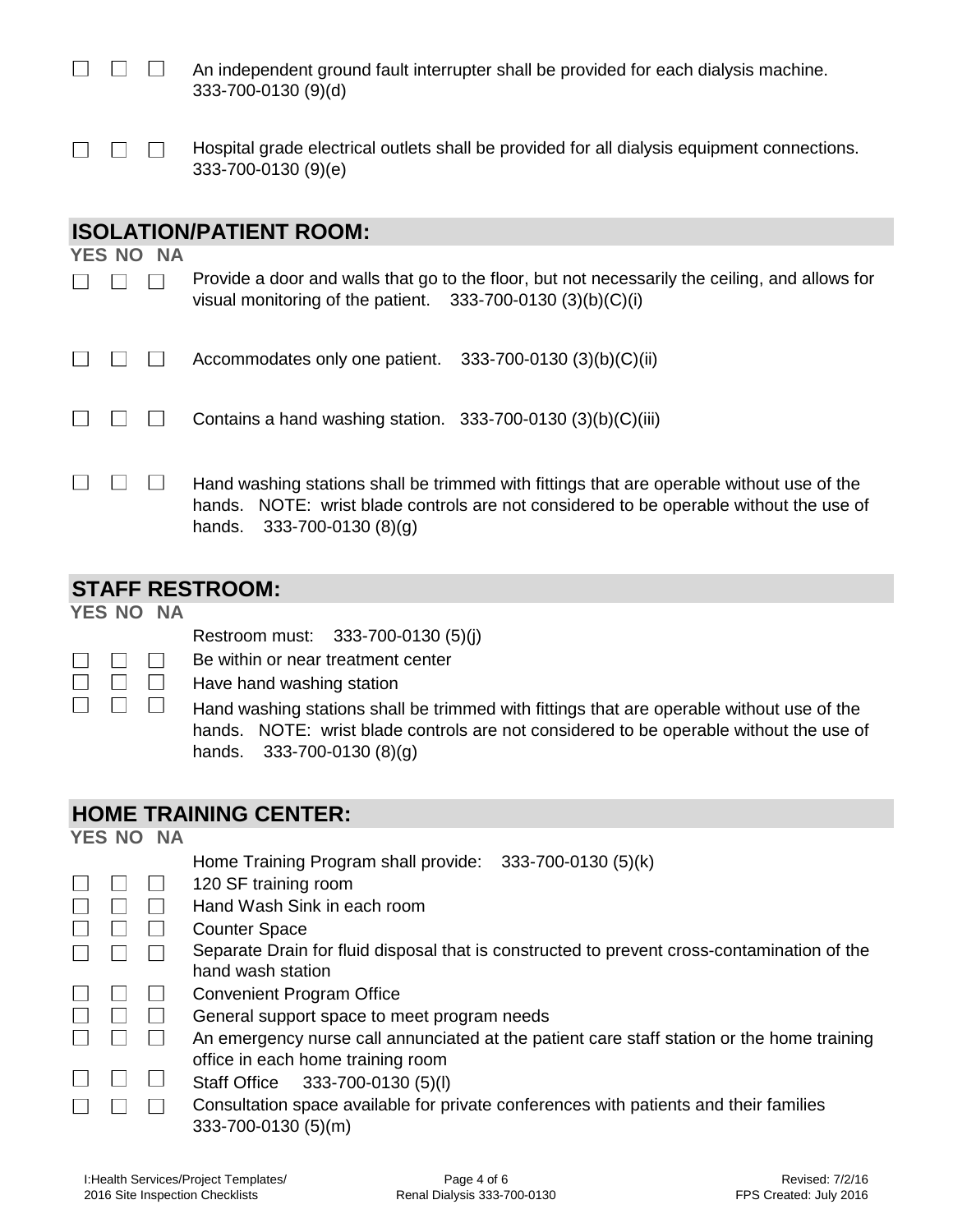# **MEDICATION STORAGE:**

| <b>YES NO NA</b>      |                                                                                                                                                                                                                            |
|-----------------------|----------------------------------------------------------------------------------------------------------------------------------------------------------------------------------------------------------------------------|
| $\Box$                | 333-700-0130 (5)(c)<br>Secure medication storage that includes:<br>Dedicated refrigerator<br>Hand washing station.                                                                                                         |
|                       |                                                                                                                                                                                                                            |
|                       | Hand washing stations shall be trimmed with fittings that are operable without use of the<br>hands. NOTE: wrist blade controls are not considered to be operable without the use of<br>$333 - 700 - 0130(8)(g)$<br>hands.  |
| <b>SUPPORT AREAS:</b> |                                                                                                                                                                                                                            |
| YES NO NA             |                                                                                                                                                                                                                            |
|                       | Solution mixing and preparation area for central concentrate delivery system or individual<br>preparation, sized to meet the facility's needs. 333-700-0130 (5)(h)                                                         |
|                       | Adequate equipment storage and service room or area. Space allocated for bio-medical<br>interventions shall not be in proximity to patients while they are undergoing dialysis.<br>333-700--0130 (5)(f)                    |
|                       | When dialyzer reprocessing is practiced, space for reuse equipment, work counter and<br>hand washing station Additional sinks shall be provided as defined by the facilities<br>reprocessing program. $333-700-0130(5)(g)$ |
|                       | Dialysis reuse space, if provided, shall not recirculate air, and shall be provided with an<br>exhaust to the outside as required for the reprocessing methods utilized.<br>333-700-0130 (8)(e)                            |
|                       | <b>CLEAN SUPPLY ROOM:</b>                                                                                                                                                                                                  |
| YES NO NA             |                                                                                                                                                                                                                            |
|                       | Clean supply room with space for bulk storage of necessary medical supplies.<br>$333 - 700 - 0130(5)(a)$                                                                                                                   |
|                       | If the room is used to prepare patient care supplies, it must contain a hand wash station<br>and work counter. 333-700-0130 (5)(a)                                                                                         |
|                       | Hand washing stations shall be trimmed with fittings that are operable without use of the<br>NOTE: wrist blade controls are not considered to be operable without the use of<br>hands.<br>333-700-0130 (8)(g)<br>hands.    |
|                       |                                                                                                                                                                                                                            |

# **SOILED LINEN PROCESSING:**

**YES NO NA**